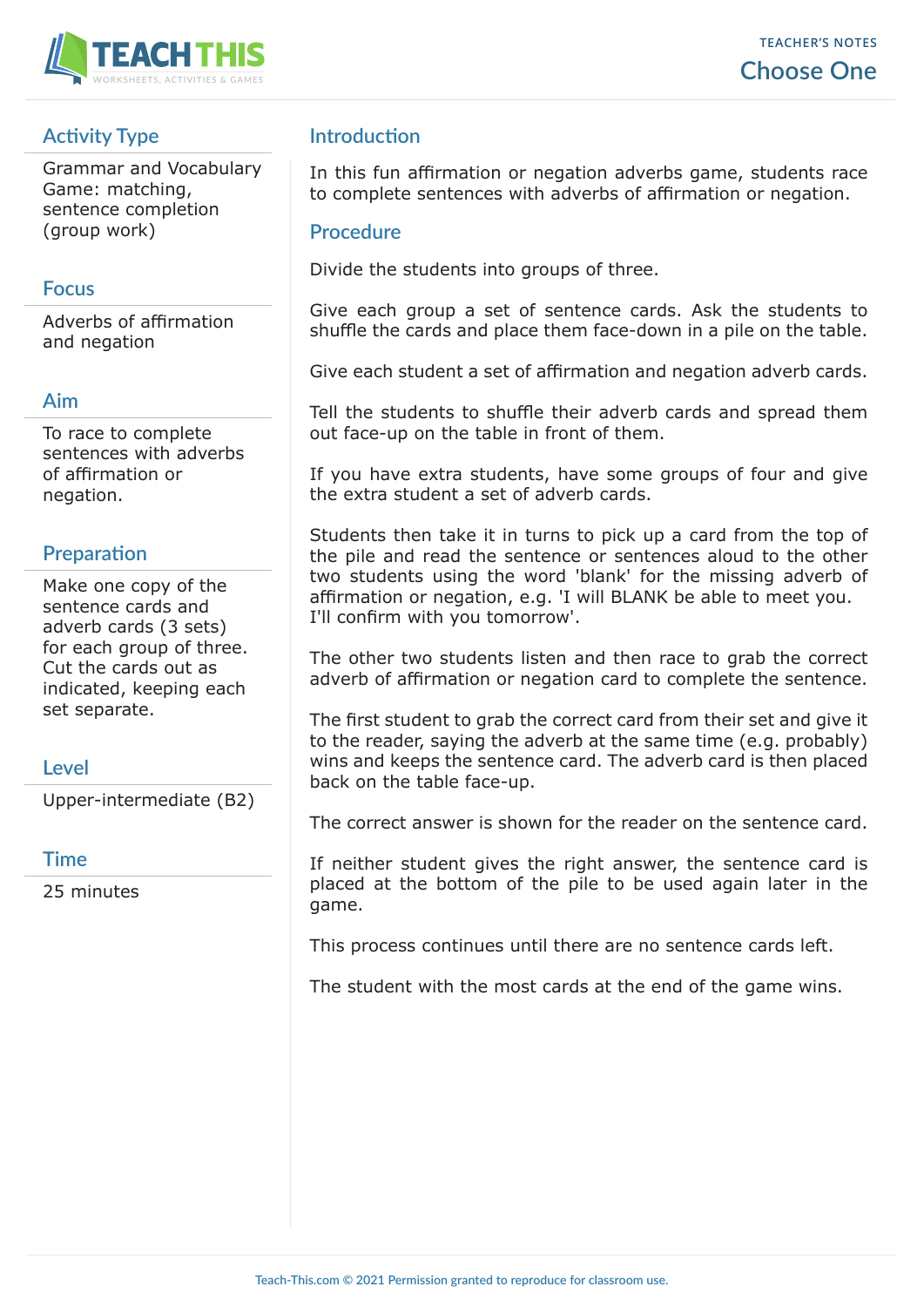

| I will BLANK be able to meet you.<br>I'll confirm with you tomorrow.<br>(probably)      | Jose is someone that I BLANK admire.<br>He's so brave.<br>(truly, really)                               |  |
|-----------------------------------------------------------------------------------------|---------------------------------------------------------------------------------------------------------|--|
| Ali BLANK eats anything.<br>No wonder he is so thin.<br>(hardly, barely)                | He's BLANK lying.<br>Anyone can see that.<br>(obviously)                                                |  |
| Olga BLANK needed her old phone,<br>so she gave it away.<br>(no longer)                 | Jean was BLANK exhausted<br>after staying awake for 72 hours.<br>(absolutely, really)                   |  |
| That is BLANK the answer.<br>I'm 100% sure!<br>(definitely, certainly)                  | They are BLANK together.<br>They broke up two months ago.<br>(no longer)                                |  |
| We are BLANK the same age.<br>We were born on the same day.<br>(exactly)                | I have BLANK any money left.<br>I spent most of my wages on rent.<br>(hardly, barely)                   |  |
| Sam BLANK emails anyone.<br>He doesn't even have an email address.<br>(never)           | I'm BLANK hungry right now.<br>I'll eat later.<br>(not very)                                            |  |
| I'm BLANK starving!<br>What time is lunch?<br>(absolutely)                              | I wake up at BLANK the same time every<br>day, even if I don't set my alarm.<br>(exactly)               |  |
| BLANK, he didn't steal the money.<br>He's such an honest man.<br>(surely)               | Meg is BLANK going to sell her house.<br>She's almost sure.<br>(probably)                               |  |
| I made your tea BLANK the way you like it,<br>with two sugars and no milk.<br>(exactly) | He will BLANK win the election.<br>99% of the country voted for him.<br>(certainly, definitely, surely) |  |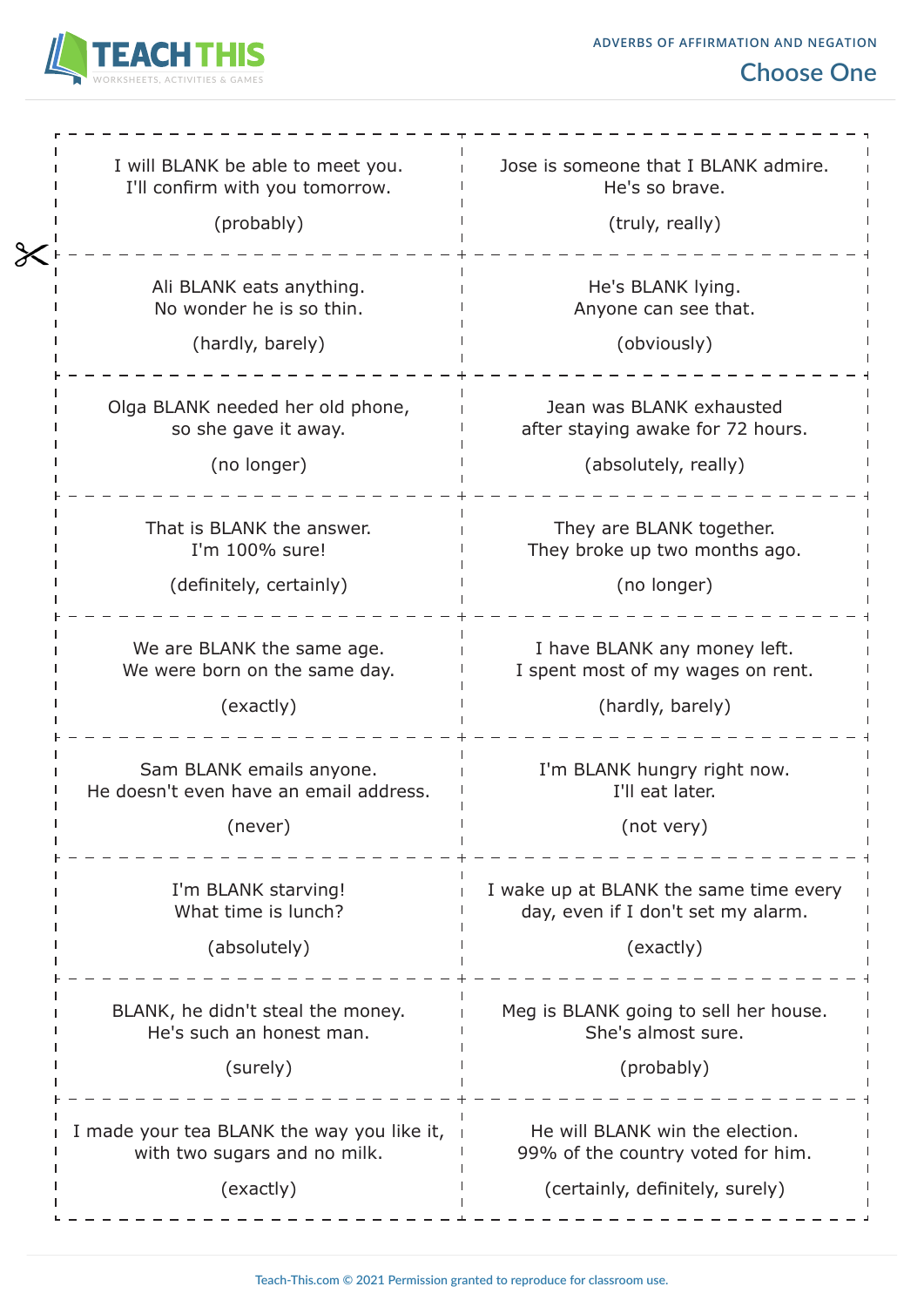

# **Choose One**

| I BLANK believe in love at first sight, don't<br>you?<br>(truly, really)                  | I'm BLANK taking a holiday this year.<br>I've already booked my ticket.<br>(definitely)           |  |
|-------------------------------------------------------------------------------------------|---------------------------------------------------------------------------------------------------|--|
| He BLANK eats meat or dairy products.<br>He has been vegan all his adult life.<br>(never) | They are BLANK twins. They're identical and<br>they share the same birthday.<br>(obviously)       |  |
| I'm BLANK certain it was him.<br>I never forget a face.<br>(absolutely)                   | BLANK, there must be a mistake.<br>There should be \$300 in my account.<br>(surely)               |  |
| I BLANK go to that restaurant.<br>Not since the chicken made me so ill.<br>(no longer)    | She will BLANK get the job.<br>I'm 100% sure.<br>(definitely, certainly)                          |  |
| I'm BLANK sorry.<br>I hope I haven't upset you.<br>(really, truly)                        | It's BLANK going to rain tomorrow but I<br>won't be sure until I hear the forecast.<br>(probably) |  |
| I'm BLANK at home these days.<br>I spend 60 hours a week at the office.                   | Jim is BLANK well today, so he won't be<br>coming to class.                                       |  |
| (hardly, barely)                                                                          | (not very)                                                                                        |  |
| She BLANK makes enough money to<br>survive. I don't know how she manages.                 | You BLANK can't smoke here.<br>Look at all the signs.                                             |  |
| (hardly, barely)                                                                          | (definitely, certainly)                                                                           |  |
| I'm BLANK a waitress.<br>I changed jobs and now I'm a chef.                               | We have breakfast at BLANK the same time<br>each day.                                             |  |
| (no longer)                                                                               | (exactly)                                                                                         |  |
| Jo has BLANK been crying.<br>You can tell from her red eyes.<br>(obviously)               | I'm BLANK sure that's the answer.<br>You should ask someone else.<br>(not very)                   |  |
|                                                                                           |                                                                                                   |  |